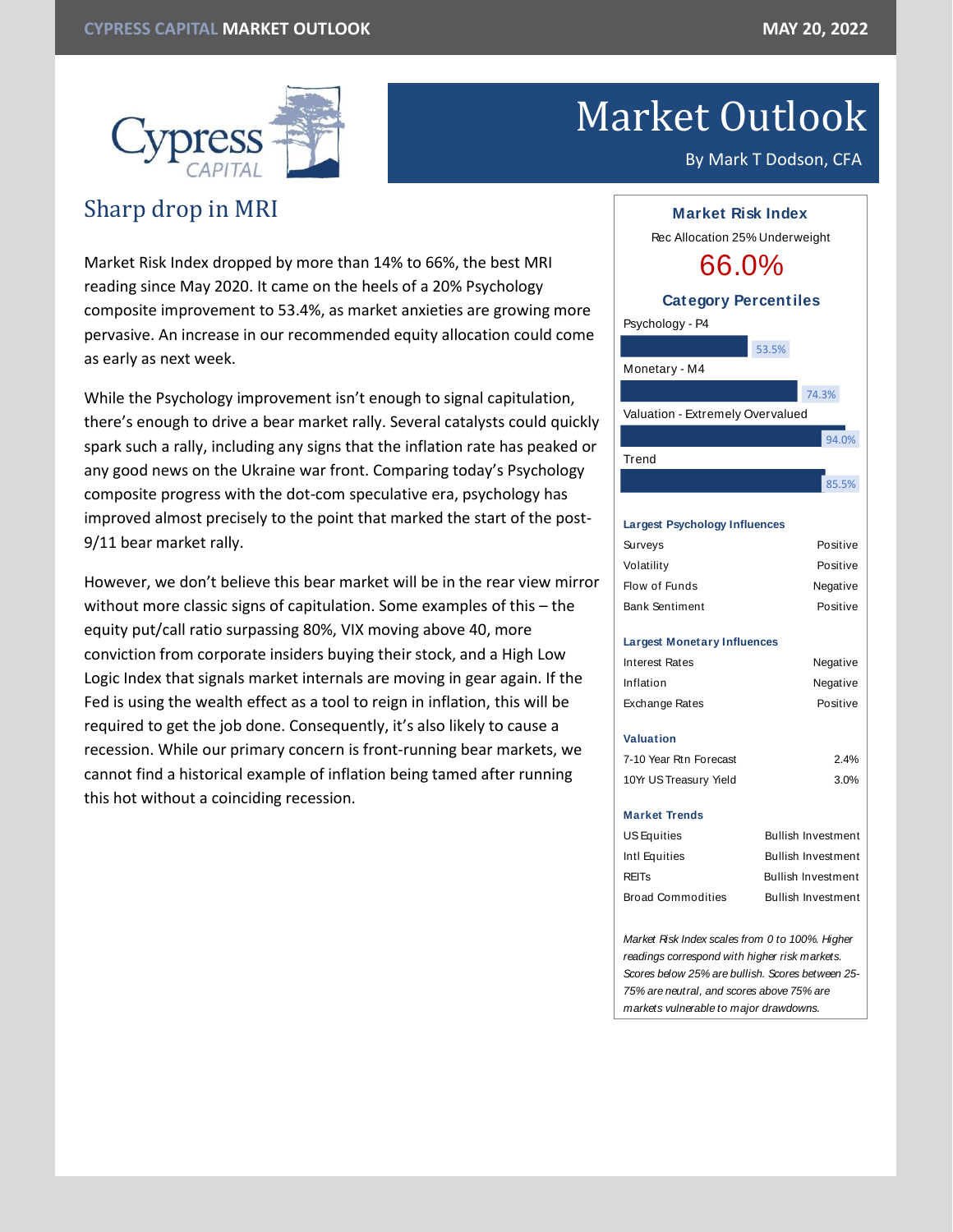# **Charts of the Week**

# **Corporate Insider Buy/Sell Ratio**

Corporate Insiders bought a little more stock, but not to the extent that has signaled the end of every significant correction in the last decade.



# **Equity Put/Call Ratio (15dma)**

We believe that we'll see equity put/call readings above 80% before the bear market ends, a clear sign that the 2020-21 fever for stock market speculation has been wrung out of markets.

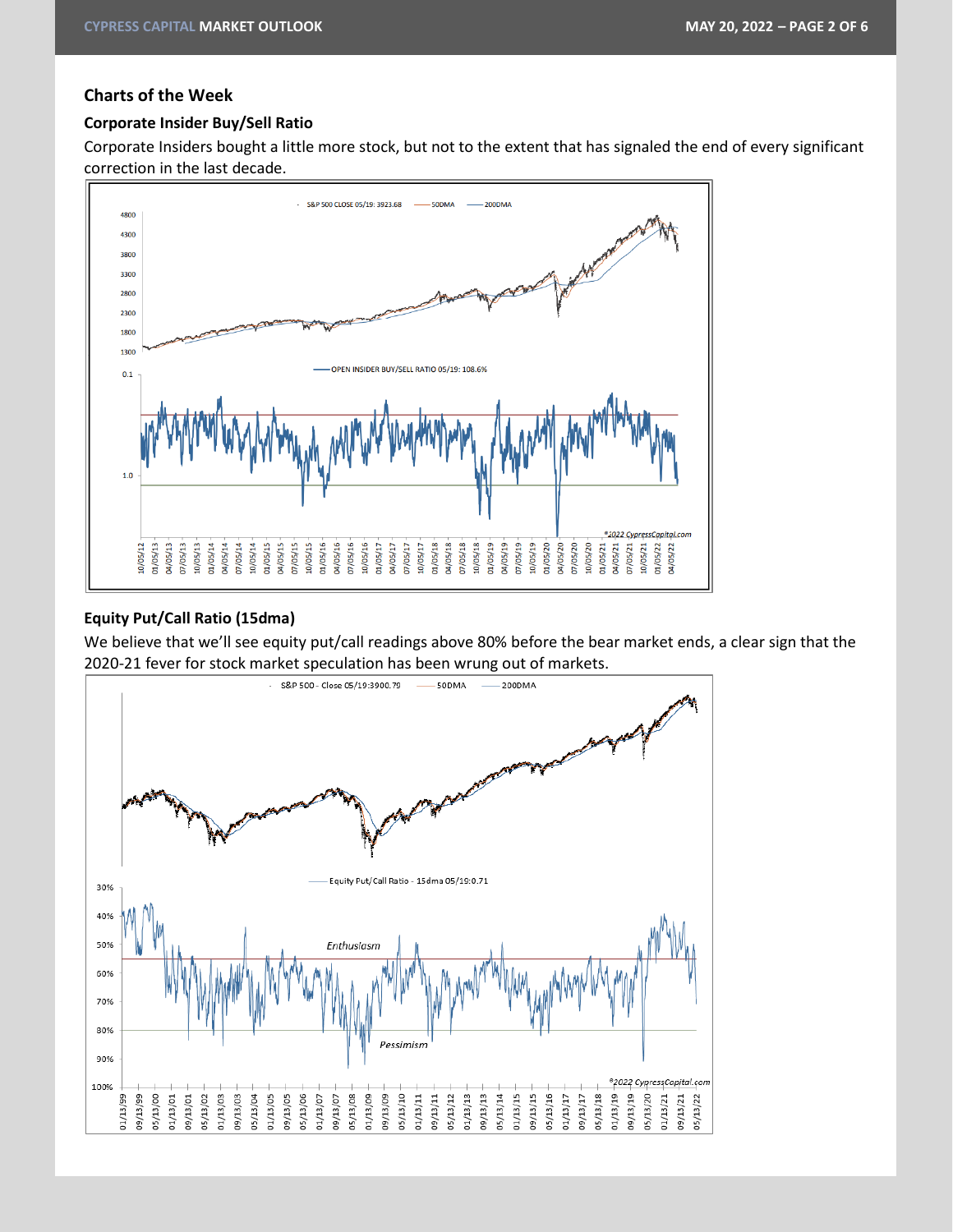#### **Valueline Median Appreciation Potential**

The average stock is now fairly valued. We'll be looking to add tactical exposure to small and mid-cap stocks with some additional improvement.



#### **NYSE High Low Logic Index**

This measure of market internals signaled the start of this bear market, and the most bullish readings on this indicator (thick green line) have signaled the end of every bear market in the last 39 years.

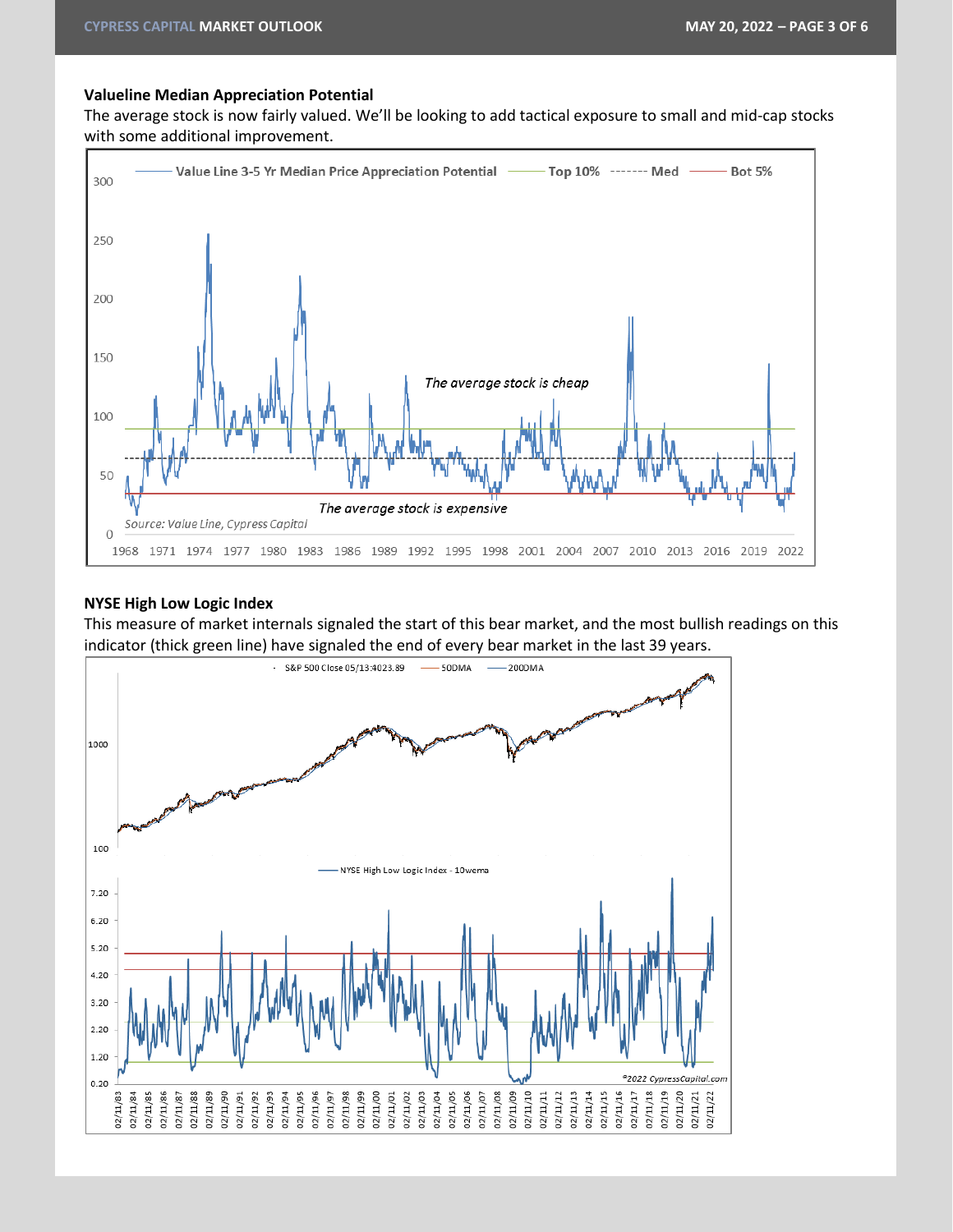## **Rydex Ratio**

A lower low in Rydex indicates that investors continue to shed leverage; however, current levels on Rydex are not as low as Powell Pivot or the Covid Pandemic market bottoms.



# **Bear markets end when VIX climbs above 40.**

Thus far, VIX has oscillated between 20 and 35, a minefield for traders.

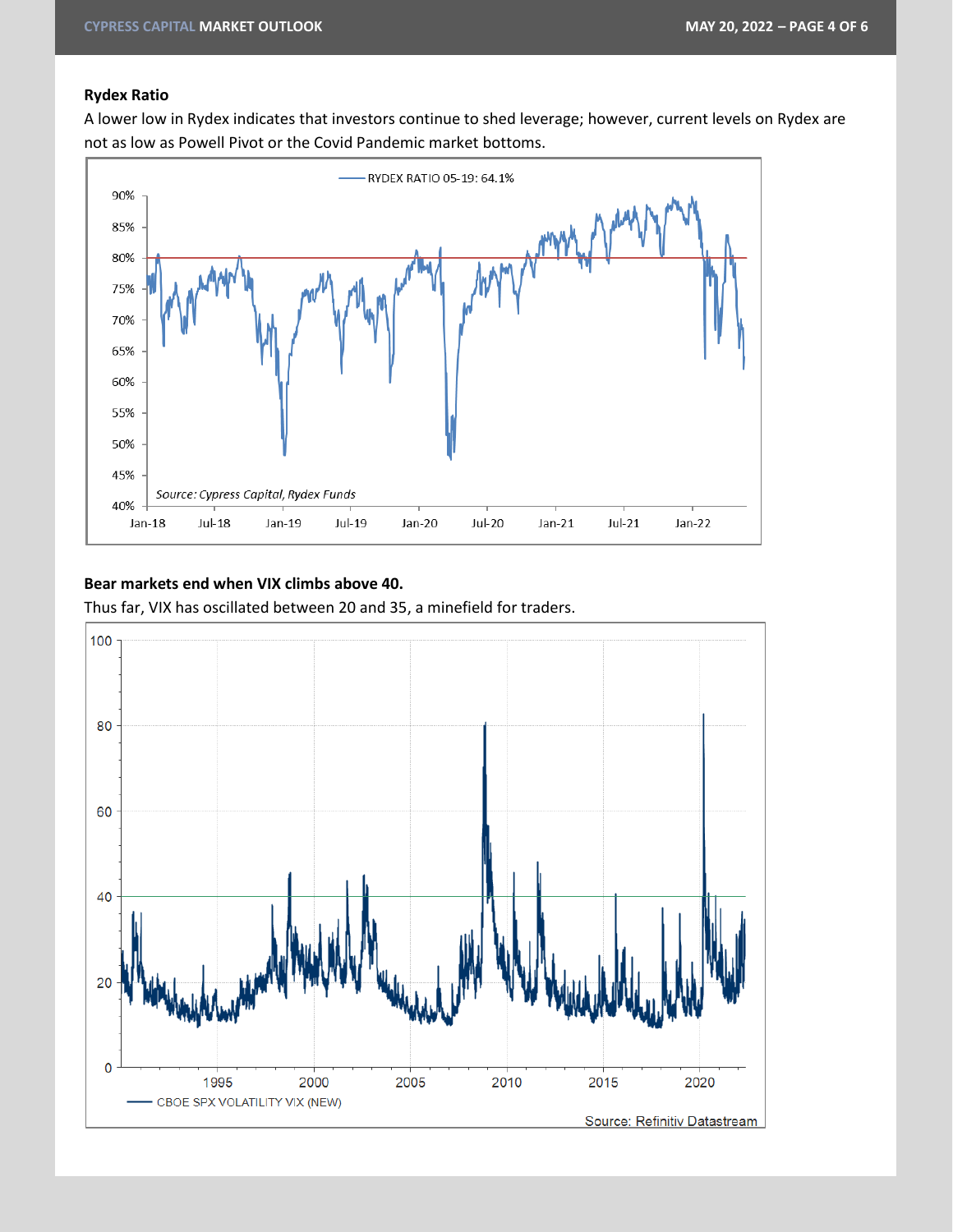#### **Psychology Composite Points**

Using the dot-com era as an analog, our psychology composite has improved to the levels seen after 9/11, which marked the start of a major bear market rally.



#### **Sentiment versus Exposure**

A great chart that illustrates a point that we have highlighted in recent weeks with charts of the AAII surveys, but we like this one better. A clear disconnect exists between current survey responses from investors and how they are positioned.